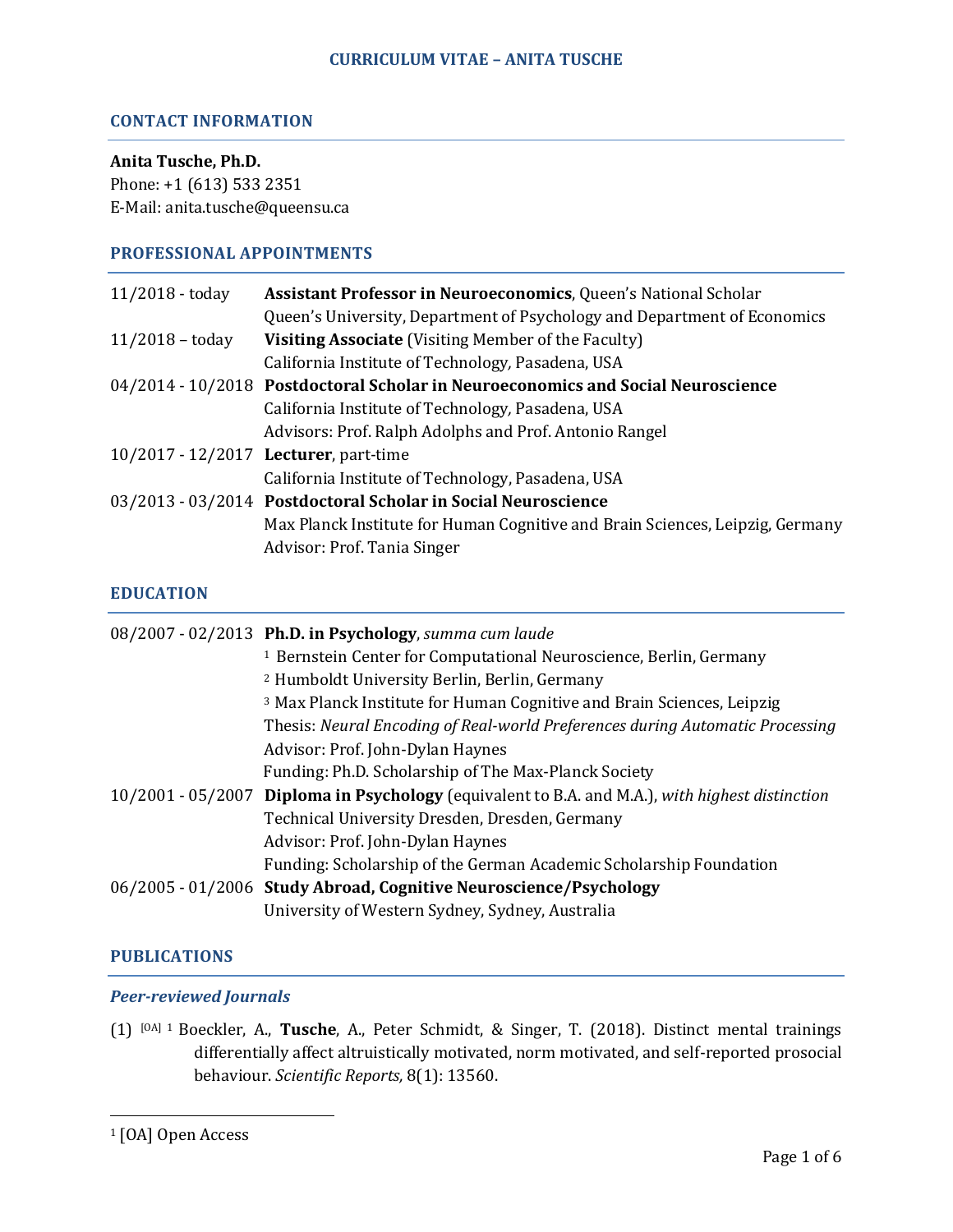- (2) [OA] **Tusche**, A. & Hutcherson, C. (2018). Cognitive regulation alters social and dietary choice by changing attribute representations in domain-general and domain-specific brain circuits. *eLife*, e31185.
- (3) Schmidt, L., **Tusche**, A., Manoharan, N., Hutcherson, C., Hare, T. & Plassmann, H. (2018) Neuroanatomy of the vmPFC and dlPFC predicts individual differences in cognitive regulation during dietary self-control across regulation strategies. *Journal of Neuroscience*, 3402-17.
- (4) Adolphs, R. & **Tusche**, A. (2017). How attention to faces guides prosocial behavior. *Current Directions in Psychological Science*, 26(3): 282-287.
- (5) [OA] Corradi-Dell'Acqua, C.**\***, **Tusche**, A.**\***, Vuilleumier, P. & Singer, T. (2016). Cross-modal representations of first-hand and vicarious pain, disgust and fairness in insular and cingulate cortex. *Nature Communications*, 7: 10904.

**\*** AUTHORS EQUALLY CONTRIBUTED TO THE STUDY, SHARED FIRST-AUTHORSHIP

- (6) **Tusche**, A., Boeckler, A., Kanske, P., Trautwein, F.-M. & Singer, T. (2016). Decoding the charitable brain: Empathy, perspective taking, and attention shifts differentially predict altruistic giving. The *Journal of Neuroscience*, 36(17): 4719-4732.
- (7) Boeckler, A., **Tusche**, A. & Singer, T. (2016). The structure of human prosociality: Evidence for independent sub-components differentiating altruistically-, norm-, and strategically motivated behavior, and self-reports. *Social Psychological and Personality Science*, 7(6): 530-541*.*
- (8) Boeckler, A., Tusche, A. & Singer, T. (2017). The Structure of Human Prosociality Revisited: Corrigendum and Addendum to Böckler, Tusche, and Singer (2016). *Social Psychological and Personality Science,* [https://doi.org/10.1177/1948550617722200]*.*
- (9) Wisniewski, D., Reverberi, C., **Tusche,** A. & Haynes, J.-D. (2015). The Neural Representation of Voluntary Task-Set Selection in Dynamic Environments. *Cerebral Cortex*, 25(12): 4715- 4726.
- (10) **Tusche**, A., Smallwood, J., Bernhardt, B.C. & Singer T. (2014). Classifying the wandering mind: revealing the affective content of thoughts during task-free rest periods. *NeuroImage*, 97: 107-116.
- $(11)$ <sup>[OA]</sup> Engert, V., Merla, A., Grant, J.A., Cardone, D., **Tusche,** A. & Singer, T. (2014). Exploring the use of thermal infrared imaging in human stress research. *PLoS One*, 9(3): e90782.
- (12) Bernhardt, B.C., Smallwood, J., **Tusche,** A., Ruby, F.J., Engen, H.G., Steinbeis, N. & Singer, T. (2014). Medial prefrontal and anterior cingulate cortical thickness predicts shared individual differences in self-generated thought and temporal discounting. *NeuroImage*, 90: 290-297.
- (13) **Tusche**, A., Kahnt, T., Wisniewski, D. & Haynes, J.-D. (2013). Automatic processing of political preferences in the human brain. *NeuroImage*, 72: 174-182.
- (14) Heinzle, J., Anders, S., Bode, S., Bogler, C., Chen, Y., Cichy, R. M., Hackmack, K., Kahnt, T., Kalberlah, C., Reverberi, C., Soon, C. S., Tusche, A., Weygandt, M. & Haynes, J.-D. (2012). Multivariate decoding of fMRI data: Towards a content-based cognitive neuroscience. e-*Neuroforum: Reviews in Neuroscience*, 3(1): 1-16.
- (15) **Tusche**, A., Bode, S. & Haynes, J.-D. (2010). Neural responses to unattended products predict later consumer choices. The *Journal of Neuroscience*, 30(23): 8024-8031.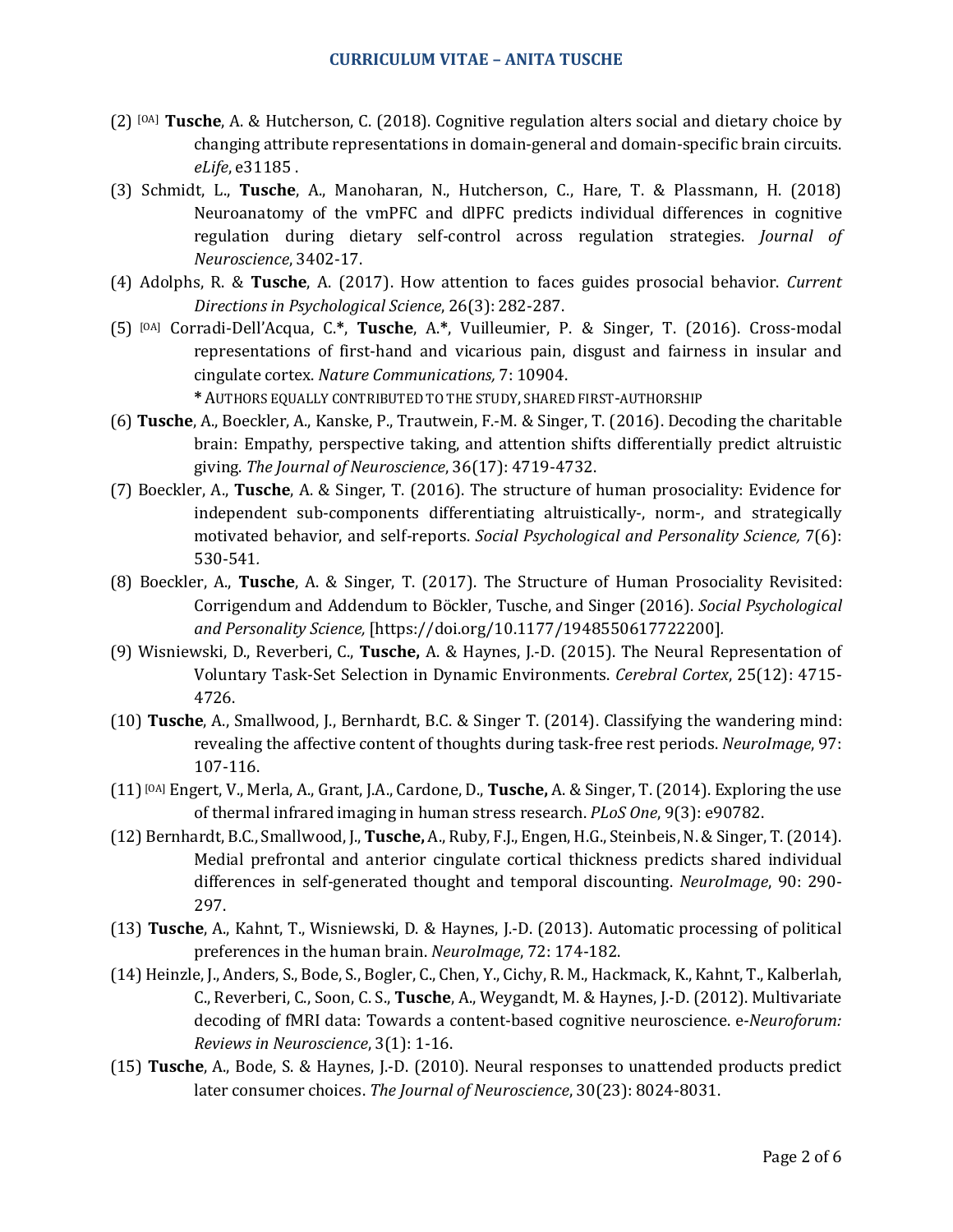## *Books and Book Chapters*

- (16) Singer, T., & Tusche, A. (2013). Understanding others: Brain mechanisms of theory of mind and empathy. In P. W. Glimcher, & E. Fehr (Eds.), Neuroeconomics: Decision making and the brain (2nd ed., pp. 513-532). London, UK: Academic Press.
- (17) Tusche, A. (2012). Neural Encoding of Real-world Preferences During Automatic Processing. [www.deutsche-digitale-bibliothek.de/item/6ZKCIVAM72TL4E5NR3IV6K3EN7ODIZ32].

#### **GRANTS**

- 11/2018 Research Initiation Grant, Queen's University Role: PI (100,000 CAD)
- 09/2017 The Hilda and Preston Davis Foundation Awards Program for Eating Disorder Research, Senior Postdoctoral Fellowships. *Computational Models and Markers of Relapse in Anorexia Nervosa* Role: PI (116.500 USD)
- 04/2017 National Institute of Mental Health (NIMH), basic research Conte Center. The Neurobiology *of Social Decision Making* (P50MH094258-01A1) Role: Co-Investigator (275.000 USD)

#### **INVITED TALKS**

| $(1)$ 03/2018 | Social Information Processing and Decision-Making: Models, Research, and                          |
|---------------|---------------------------------------------------------------------------------------------------|
|               | Applications, University of Vienna, Austria                                                       |
| $(2)$ 01/2018 | Neurobiological Models of Human Decision-Making and Social Information                            |
|               | Processing, University Hospitals Jena, Germany                                                    |
| $(3)$ 01/2018 | Altruism: From Neural Mechanisms to Prosocial Decisions. Departments of                           |
|               | Psychology and Economics, Queens University, Canada                                               |
| $(4)$ 03/2017 | Neurocomputational approaches to social and non-social decision-making. CCN                       |
|               | Meeting, Faculty of Psychology and Educational Sciences, Ghent University, Belgium                |
| $(5)$ 03/2017 | Computational models of self-control in altruistic choice. Decision Neuroscience Lab,             |
|               | Donders Centre for Cognitive Neuroimaging, Netherlands                                            |
| $(6)$ 10/2016 | Attentional control in social and non-social choice. Colloquium Social Psychology and             |
|               | Social Neuroscience, University of Bern, Switzerland                                              |
| $(7)$ 09/2016 | Computational and neural mechanisms of altruistic and healthy choices: cognitive                  |
|               | regulation in social and non-social choice domains. Annual Conference of the Society              |
|               | for Neuroeconomics (SNE), Berlin, Germany                                                         |
| $(8)$ 06/2016 | Shared neural network accounts of empathy for primary sensory experiences and                     |
|               | unfair economic transactions. Social Cognitive Neuroscience Laboratory, Department                |
|               | of Psychology, University of California, Los Angeles, USA                                         |
| $(9)$ 05/2015 | Disentangling theory of mind, empathy, and attention during prosocial choice. Annual              |
|               | Interdisciplinary Symposium on Decision Neuroscience, Massachusetts Institute of                  |
|               | Technology (MIT), Cambridge, Massachusetts, USA                                                   |
|               | $(10)$ 03/2015 Affective processing in the anterior insula: evidence from cross-modal comparisons |
|               | of response patterns and prosocial decision-making. Seminar Series of the Center for              |
|               | Cognitive Neuroscience Berlin (CCNB), Free University Berlin, Germany                             |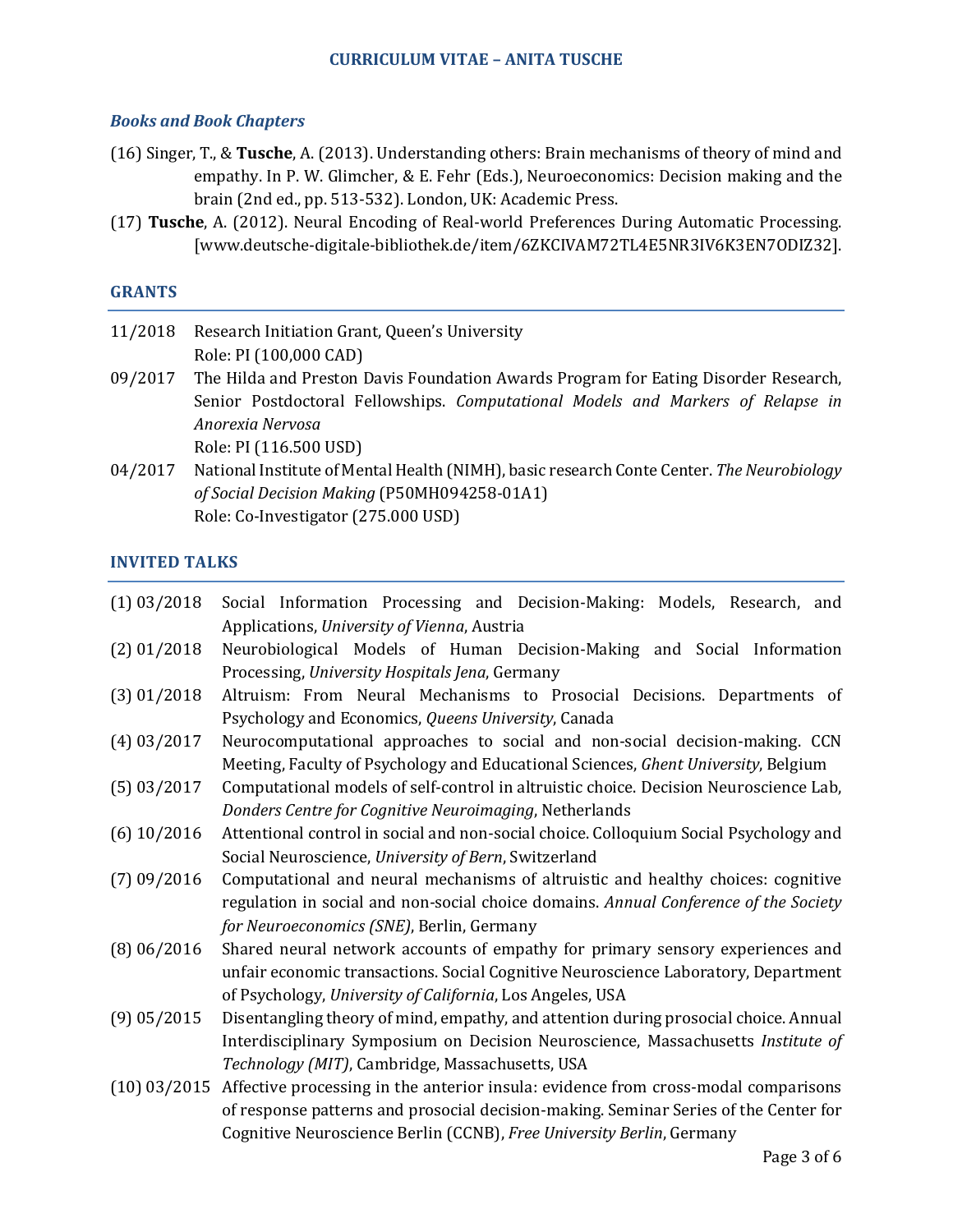### **CURRICULUM VITAE – ANITA TUSCHE**

- $(11)$  09/2014 Cross-modal coding in the anterior insula: shared and distinct neural codes for pain, disgust and unfair economic offers. Annual Conference of the Society for *Neuroeconomics (SNE)*, Miami, Florida, USA
- $(12) 11/2013$  Brain as predictor: Using neural measures to predict preference-based behavior and subject driven mental states. Colloquium of the Department of Basic Psychological Research and Research Methods, Faculty of Psychology, *University of Vienna*, Austria
- $(13)$  06/2013 A penny for your thoughts revealing the valence of spontaneous self-generated thoughts during rest. Annual Meeting of the Organization for Human Brain Mapping *(OHBM)*, Seattle, WA, USA
- (14) 06/2011 The neural encoding of subjective preferences. Center for Neuroeconomics, Center for Neural Science, *New York University*, NY, USA
- $(15)$  04/2011 Brain signals reveal subsequent consumer choices for unattended products. 1st Einstein Fellowship Symposium on 'Decision-making', *Welcome Trust Centre for Neuroimaging*, University College London; Berlin School of Mind and Brain, Berlin, Germany
- $(16)$  01/2011 Neural signatures of automatic processes predict real-world preferences. Psychology of Emotion and affective Neuroscience, *Free University Berlin*, Germany
- (17) 11/2010 Dual process models and political choice. Colloquium of the Department of Clinical Psychology, *Humboldt University Berlin*, Germany
- (18) 06/2007 Neural encoding of object valuation. Department of Neurophysiology, *Max Planck Institute Brain Research*, Frankfurt am Main, Germany

## **FIRST AUTHOR CONFERENCE POSTERS**

- (1) **Tusche**, A., Hutcherson, C., and Adolphs, R. Neural and computational mechanisms of cognitive regulation in social and non-social choice. Annual Conference of the Social & Affective Neuroscience *Society (SANS)*, March 2016, NY, USA
- (2) **Tusche**, A., Corradi-Dell'Acqua, C., Vuilleumier, P., and Singer, T. Shared and distinct neural codes in anterior insula for pain, disgust and unfair economic offers. *Annual Meeting of the Organization for Human Brain Mapping (OHBM)*, June 2015, Honolulu, Hawaii, USA
- (3) **Tusche**, A., and Singer, T. Dissecting charitable giving: Empathy, mentalizing and reorienting attention differentially predict generous donation decisions. *Annual Conference of the Society for Neuroeconomics (SNE)*, September 2015, Miami, Florida, USA
- (4) **Tusche**, A., Smallwood, J., Bernhardt, B., and Singer, T. A penny for your thoughts Revealing the valence of spontaneous self-generated thoughts during rest. *Annual Meeting of the Organization for Human Brain Mapping (OHBM)*, June 2013, Seattle, WA, USA
- (5) **Tusche**, A., and Haynes, J.D. Automatic processing of political preferences in the human brain. *Annual Meeting of the Organization for Human Brain Mapping (OHBM)*, June 2011, Québec City, Québec, Canada
- (6) **Tusche**, A., and Haynes, J.D. Automatic processing of political preferences in the human brain. *Cognitive Neuroscience Society (CNS)*, April 2011, San Francisco, CA, USA
- (7) **Tusche**, A., and Haynes, J.D. Predicting implicit consumer choices from the human brain. *Annual Meeting of the Organization for Human Brain Mapping (OHBM)*, June 2009, San Francisco, USA
- (8) **Tusche**, A., and Haynes, J.D. Decoding implicit consumer choices from brain signals. *Association for the Scientific Study of Consciousness (ASSC)*, May 2009, Berlin, Germany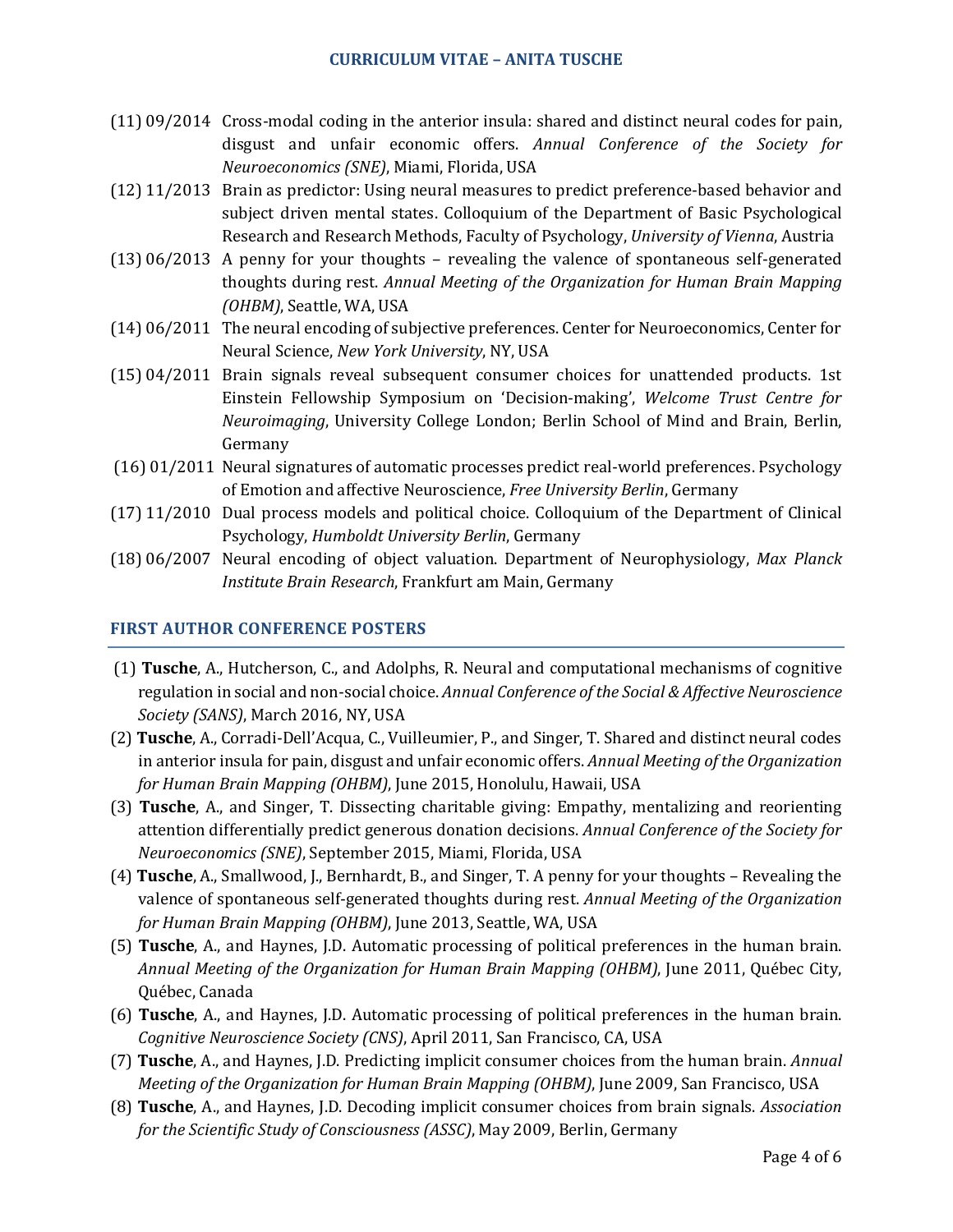- (9) Tusche, A., and Haynes, J.D. Do you like this car? Neural encoding of object valence and intensity. *International Conference of Psychology (ICP)*, July 2008 Berlin, Germany
- (10) **Tusche**, A., and Haynes, J.D. Predicting implicit consumer choices from the human brain. *Annual Meeting of the Human Brain Mapping (OHBM)*, June 2008, Melbourne, Australia

## **AWARDS AND HONORS**

| $2016 - 2018$ | Fast Track Program of the Robert Bosch Stiftung (Excellence and Leadership Skills |  |
|---------------|-----------------------------------------------------------------------------------|--|
|               | for Outstanding Women in Science)                                                 |  |
| 2011 & 2013   | Trainee Abstract Travel Award - Organization for Human Brain Mapping (OHBM)       |  |
| 2007 - 2009   | Ph.D. Scholarship of the Max-Planck Society                                       |  |
| 2007          | Werner-Straub-Award for Outstanding Achievements during<br>Academic               |  |
|               | Qualification (Master in Psychology)                                              |  |
| 2004 - 2007   | Scholarship of the German Academic Scholarship Foundation (Studienstiftung des    |  |
|               | deutschen Volkes)                                                                 |  |

### **TEACHING**

| 2017<br>2014/2015 | Psy 115, Social Psychology, California Institute of Technology, Pasadena, USA<br>Seminar 'When Socio-Affective Neurosciences Meets Decision Sciences: The Puzzle<br>of Understanding and Cooperating with Others' (Co-Teaching with Prof. Tania |
|-------------------|-------------------------------------------------------------------------------------------------------------------------------------------------------------------------------------------------------------------------------------------------|
|                   | Singer), Charité University Medicine, Berlin, Germany                                                                                                                                                                                           |
| 2012/2013         | Lecture Series: IMPRS NeuroCom: 'Neuroscience II, Emotions', Max Planck Institute                                                                                                                                                               |
|                   | for Human Cognitive and Brain Sciences, Leipzig, Germany                                                                                                                                                                                        |
| 08/2008           | Seminar 'Transparent Humans: Reading Thoughts and Feelings', Summer School,                                                                                                                                                                     |
|                   | Evangelisches Studienwerk Villigst, Germany                                                                                                                                                                                                     |

## **SCIENTIFIC PEER REVIEW**

Nature Human Behavior; Journal of Neuroscience; Cerebral Cortex; Human Brain Mapping; Scientific Reports; NeuroImage; Cortex, Social Cognitive and Affective Neuroscience; Cognitive, Affective, and Behavioral Neuroscience; Frontiers in Neuroscience; Neuroscience Letters; Psychiatry Research: Neuroimaging; Journal of Marketing Research; Personality Neuroscience; European Journal of Social Psychology; Autism Reasearch; Current Directions in Psychological Science; Psychological Science

#### **PROFESSIONAL MEMBERSHIPS**

American Psychological Association (APA) Social and Affective Neuroscience Society (SANS) Society for Neuroscience (SfN) Society for Neuroeconomics (SNE) German Society for Psychology (Deutsche Gesellschaft für Psychologie, DGP)